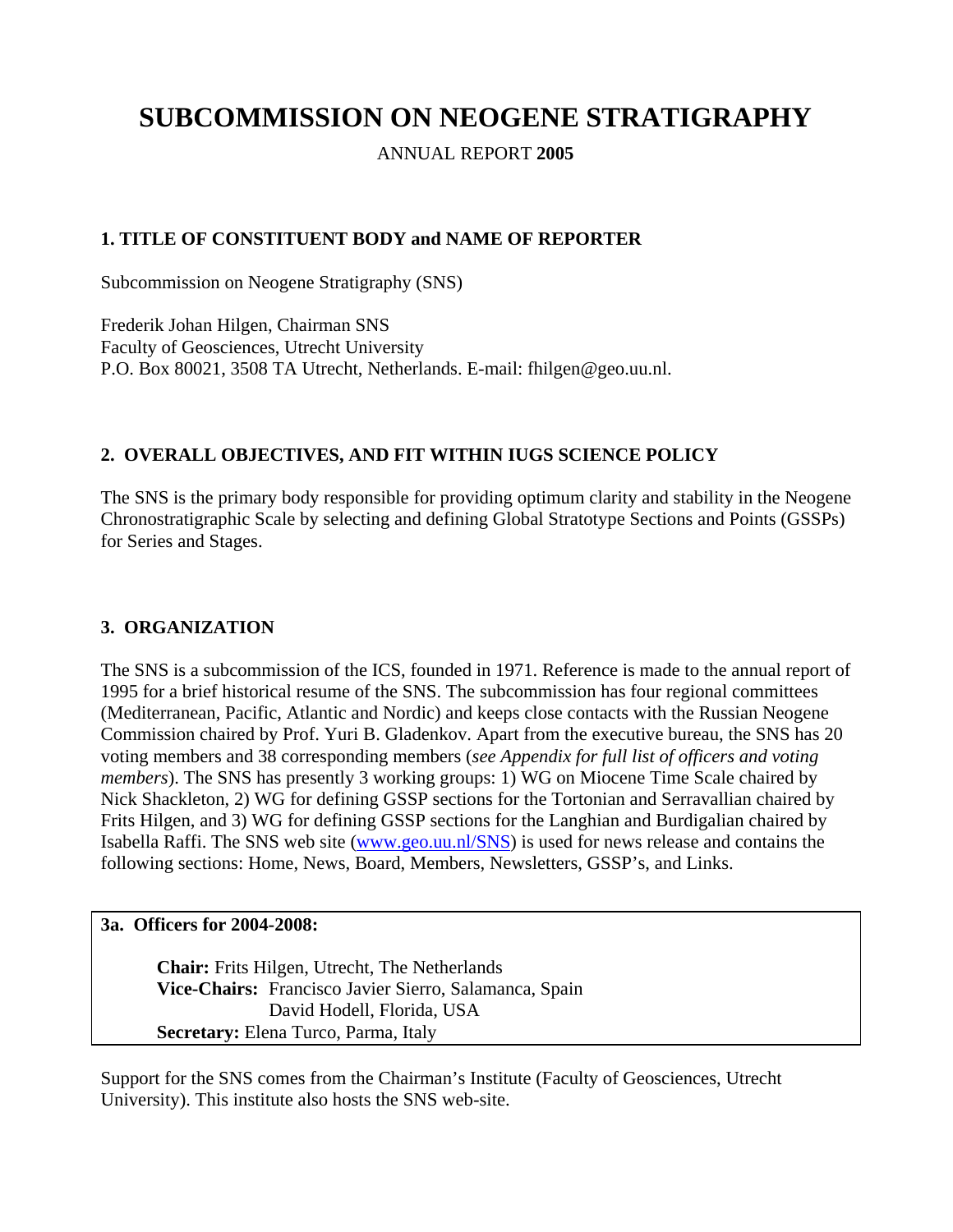### **4. INTERFACES WITH OTHER INTERNATIONAL PROJECTS**

There is a close link with (I)ODP because of its important role in the development of integrated time scales for the Neogene, in testing the global correlation potential of bio-events, and in a better understanding of climate and ocean history during this time span.

## **5. CHIEF ACCOMPLISHMENTS AND PRODUCTS IN 2005**

The integrated stratigraphy and astronomical tuning of the Ras il Pellegrin section on Malta, the prime GSSP candidate for the Langhian-Serravallian boundary, has now been published (Abels et al., 2005. Paleoceanography). This publication follows significant publications by Italian research groups in the "Rivista Italiana di Paleontologia e Stratigrafia" in 2002 (vol. 108). Uncertainties in the tuning of the upper Blue Clay part of the section have been reduced to  $\pm 1$  precession cycle due to optimizing the cyclicity using chemical element analysis and by calibrating the Maltese section to the partly time-equivalent and well-tuned Italian sections of Monte dei Corvi and Tremiti. The Ras il Pellegrin section in addition yielded a good magnetostratigraphy that can reliably be calibrated to the GPTS while the excellent preservation of the calcareous microfossils will allow the retrieval of first rate stable isotope data. High-quality carbonate and (bulk) stable isotope records have already been published by Abels et al. (2005), and by John and others (Geol. Soc. Am. Bull., v. 115, 2003) for parallel sections located on the nearby island of Gozo. These records allow the straightforward identification of the main mid-Miocene oxygen isotope shift (Mi-3b) towards heavier values across the formation boundary between the Globigerina Limestone and Blue Clay. The new tuning indicates that the event corresponds to the marked coincidence of minimum amplitude variations in obliquity related to the 1.2 myr cycle and minimum eccentricity related to the 400-kyr cycle (Abels et al., 2005). This Mi-3b event is proposed to serve as the prime criterion to delineate the boundary. A proposal to define the Serravallian GSSP at the base of the Blue Clay in the Ras il Pellegrin section on Malta is presently being written and will be completed by January 2006.

Participation of the SNS chair in the Task Force on the Quaternary definition. Related to the Task Force contribution, a questionnaire about the status and rank of the Quaternary sent to the SNS members in preparation of the ICS workshop in Leuven was another important product. The outcome was evident with a vast majority of the members accepting the compromise proposal published by Aubry et al. (2005, Episodes) with the Quaternary as a Subera covering the last 2.6 Ma and the Neogene as a Period extending to the recent.

Participation of the SNS chair in the ICS workshop in Leuven and presentation of the Neogene view on Unit-Stratotypes for Global Stages. A paper on this approach has been accepted for publication in Earth Science Reviews

## **6. CHIEF PROBLEMS ENCOUNTERED IN 2005**

The frustating settlement of the Quaternary issue after the formal voting and clear outcome at the ICS workshop in Leuven. Evidently the SNS does not have the intention to put more effort in this issue.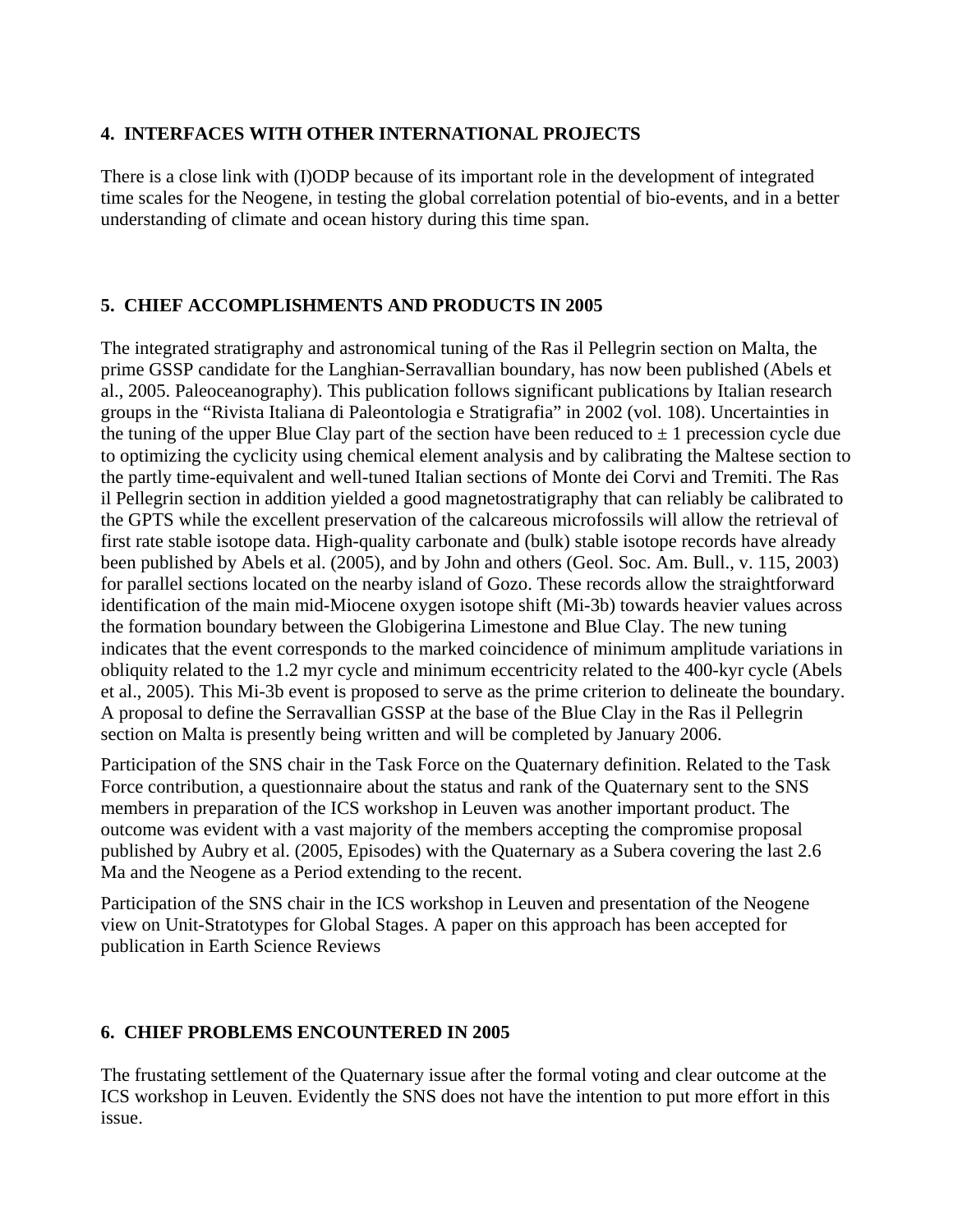An important signaled problem is the possible lack of suitable sections in the Mediterranean for defining the remaining Neogene GSSPs, namely the Langhian and Burdigalian GSSP. This is certainly the case if we prefer to have the boundaries defined in astronomically tuned deep marine sections that underlie the geologic time scale. One potentially suitable section for the Langhian has been identified, namely the La Vedova section near Ancona. However, it will cost a considerable amount of research effort and money before this section has been studied in sufficient detail to be promoted as Langhian GSSP. In addition the section will only been studied if it is also interesting from other points of view than a GSSP (e.g., astronomical time scale, paleoceanography). The option to have these boundaries defined in ODP cores is presently under study.

### **7. SUMMARY OF EXPENDITURES IN 2005 (ANTICIPATED THROUGH MARCH 2006):**

| Credit on July 2005                                                                              | Euro 4865              |
|--------------------------------------------------------------------------------------------------|------------------------|
| Contribution 2005 ICS to SNS                                                                     | Euro 1500??? (\$ 1900) |
| Expenditures                                                                                     |                        |
| Contribution 2004 SNS to RCNPS                                                                   | Euro 300               |
| Contribution 2004 SNS to RCMNS                                                                   | Euro 300               |
| Finalizing measuring and sampling of candidate section<br>base-Serravallian on Malta (late 2005) | Euro 1500              |

## **8. WORK PLAN, CRITICAL MILESTONES, ANTICIPATED RESULTS AND COMMUNICATIONS TO BE ACHIEVED NEXT YEAR (2006):**

The formal proposal to define the Serravallian GSSP at the formation boundary between the Globigerina Limestone and the Blue Clay in the Ras il Pellegrin section on Malta will be submitted to SNS voting members in the beginning of 2006.

Intensification of the search for suitable sections/cores to define the remaining GSSPs of the Langhian and Burdigalian. A pilot study of the La Vedova section, a potential candidate for the Langhian GSSP, will be carried out to see whether the section is suitable for establishing a reliable magnetostratigraphy. Although preservation is not perfect, the section is suitable for establishing a high-resolution calcareous plankton biostratigraphy.

#### **9. BUDGET AND ICS COMPONENT FOR 2006**

| Organization workshop on base-Langhian and base-Burdigalian  | Euro 1500  |
|--------------------------------------------------------------|------------|
| Optional: Fieldtrip to the Ras il Pellegrin section on Malta | Euro 1500  |
| Field trip to La Vedova (base-Langhian)                      | Euro 1000  |
| Contribution 2004 to RCPNS and RCMNS                         | Euro $600$ |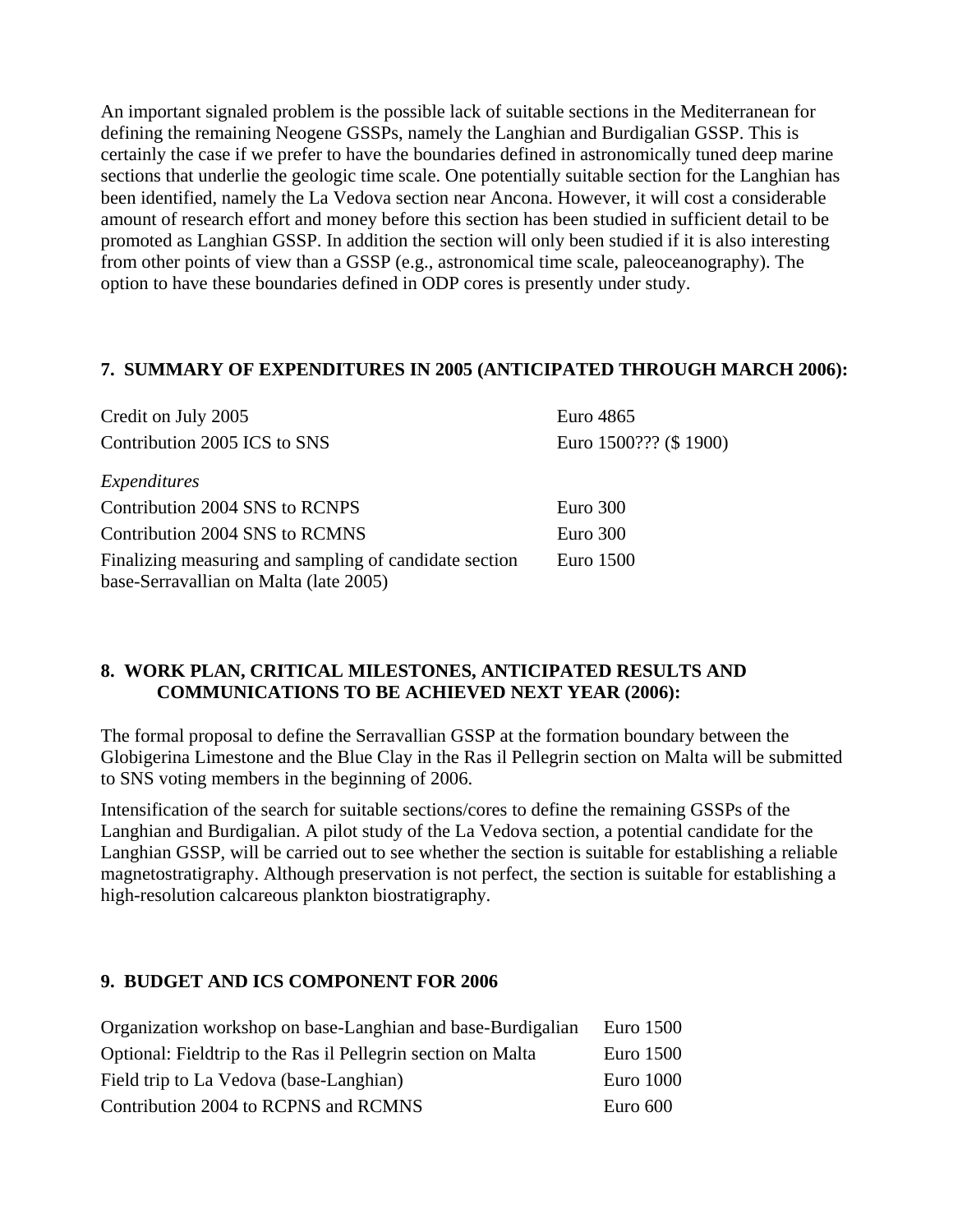## **10. SUMMARY OF CHIEF ACCOMPLISHMENTS OVER PAST FIVE YEARS (2001- 2005)**

 *See Accomplishments in 2005 (above) for additional details.* 

#### 2001

Establishment of WG for base Tortonian and Serravallian (chaired by F.J.Hilgen) Establishment of WG for base Langhian and Burdigalian (chaired by I. Raffi) Launching of the SNS web-site

#### 2002

Base-Tortonian field workshop in Italy. Agreement that Monte dei Corvi section near Ancona is the best choice for a Serravallian-Tortonian boundary section. Completion of Tortonian GSSP proposal.

#### 2003

Ratification by IUGS of Tortonian GSSP at the midpoint of the sapropel of basic cycle 76 in the Monte dei Corvi section (northern Italy).

#### 2004

Publication of a revised Neogene Time Scale (Lourens et al., 2004 in Gradstein et al., 2004. Geologic Time Scale 2004. Cambridge University Press, ~500 pages).

## **11. OBJECTIVES AND WORK PLAN FOR NEXT 4 YEARS (2005-2008)**

Submission of proposal for the Serravallian GSSP in 2006.

Organization of a workshop on the selection of boundary criteria and sections for the definition of the 2 remaining Miocene stage boundaries, namely the base-Langhian and base-Burdigalian. Suitable sections in the Mediterranean region that may serve as GSSP sections for these boundaries have not yet been identified although the La Vedova might be a suitable candidate for the Serravallian GSSP. Most candidate sections specifically fail in the matter of potential for astronomical tuning. A crucial question to be answered during the workshop(s) is whether we should abandon the ambition of having also these GSSPs directly tied within an astrochronologic framework and having these GSSPs defined in land-sections without possibilities of tuning or whether we should have these GSSPs defined in the drilled sequence at Ceara Rise or any other tuned sequence drilled by (I)ODP.